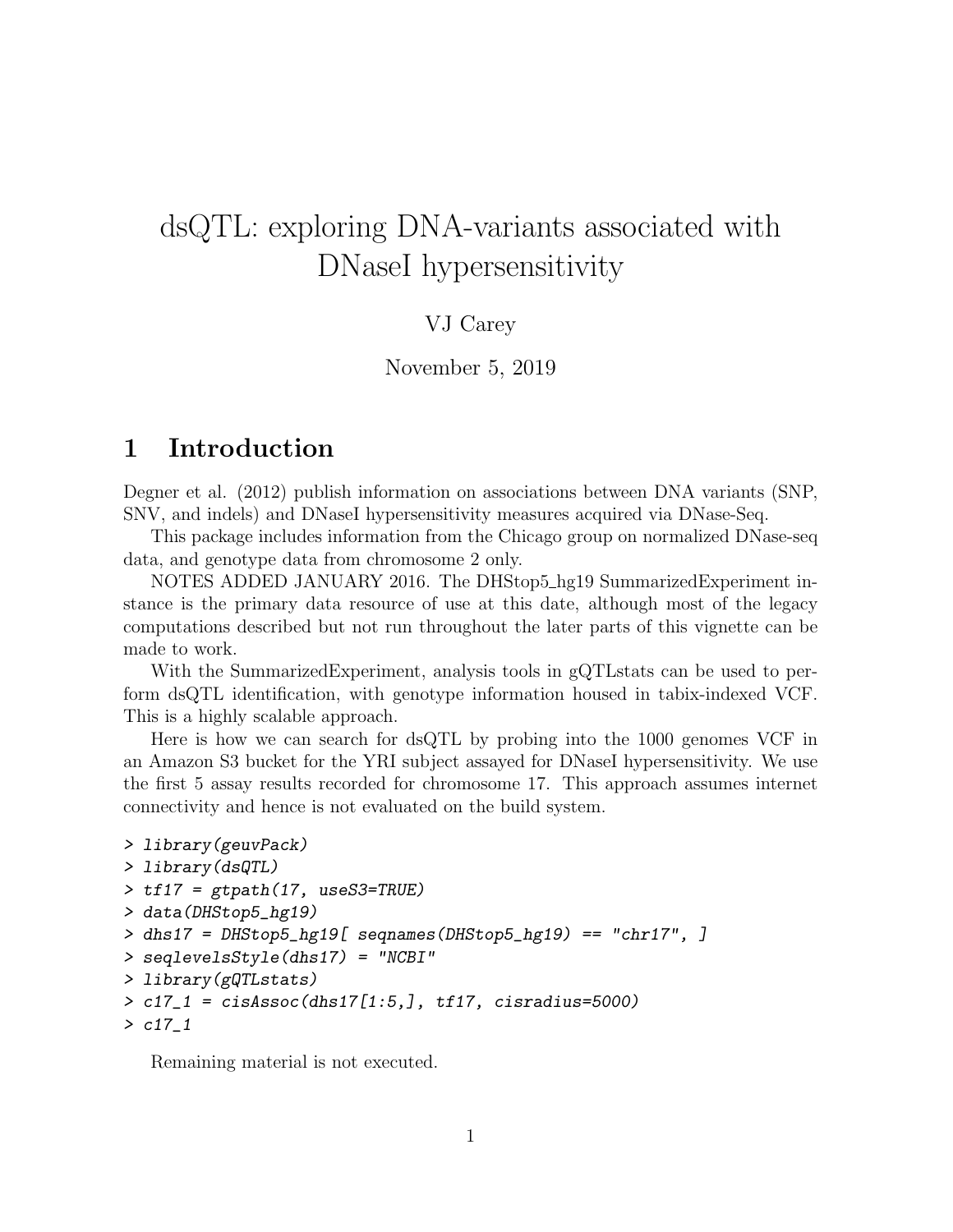## 2 The basic data structure

```
> library(dsQTL)
```

```
> data(DSQ_17)
```

```
> metadata(DSQ_17)
```

```
> metadata(DSQ_17)[[1]]
```
We use summarized experiment structure for the assay data, but the imputed genotype data are kept separate, in the package, in the inst/parts folder.

The data structure on chr2, which will be used to reproduce some findings, is more mature

```
> data(DSQ_2)
> names(assays(DSQ_2))
> assays(DSQ_2)[[1]][1:5,1:5]
> rowRanges(DSQ_2)
```
To implement the GGBase protocol for on-the-fly generation of smlSet instances from getSS queries, we have an ExpressionSet instance with specific names.

```
> data(eset, package="dsQTL")
> ex
```
The genotype data supplied by Degner et al are imputed to 1000 genomes haplotypes, and are reals in  $[0,2]$ . For simplicity the current image of the data uses the rounding of the fractional genotypes x with round $(x,0)$ .

The feature data refer to the retained 100bp segments that were summarized for DNaseI hypersensitivity and found to lie in the uppermost 5% of the distribution.

```
> library(Biobase)
> fData(ex)[1:5,,drop=FALSE]
```
We can get the integrated container as

```
> library(GGBase)
> ds2 = getSS("dsQTL", "roundGT_2")
```
the name indicates that we simply rounded the imputed fractional genotypes to nearest integer.

A very restricted search is:

```
> # need to get rid of SNPlocs package getSNPlocs
> getSNPlocs = dsQTL::getSNPlocs # force
> library(GGtools)
> #library(parallel)
> #options(mc.cores=12)
```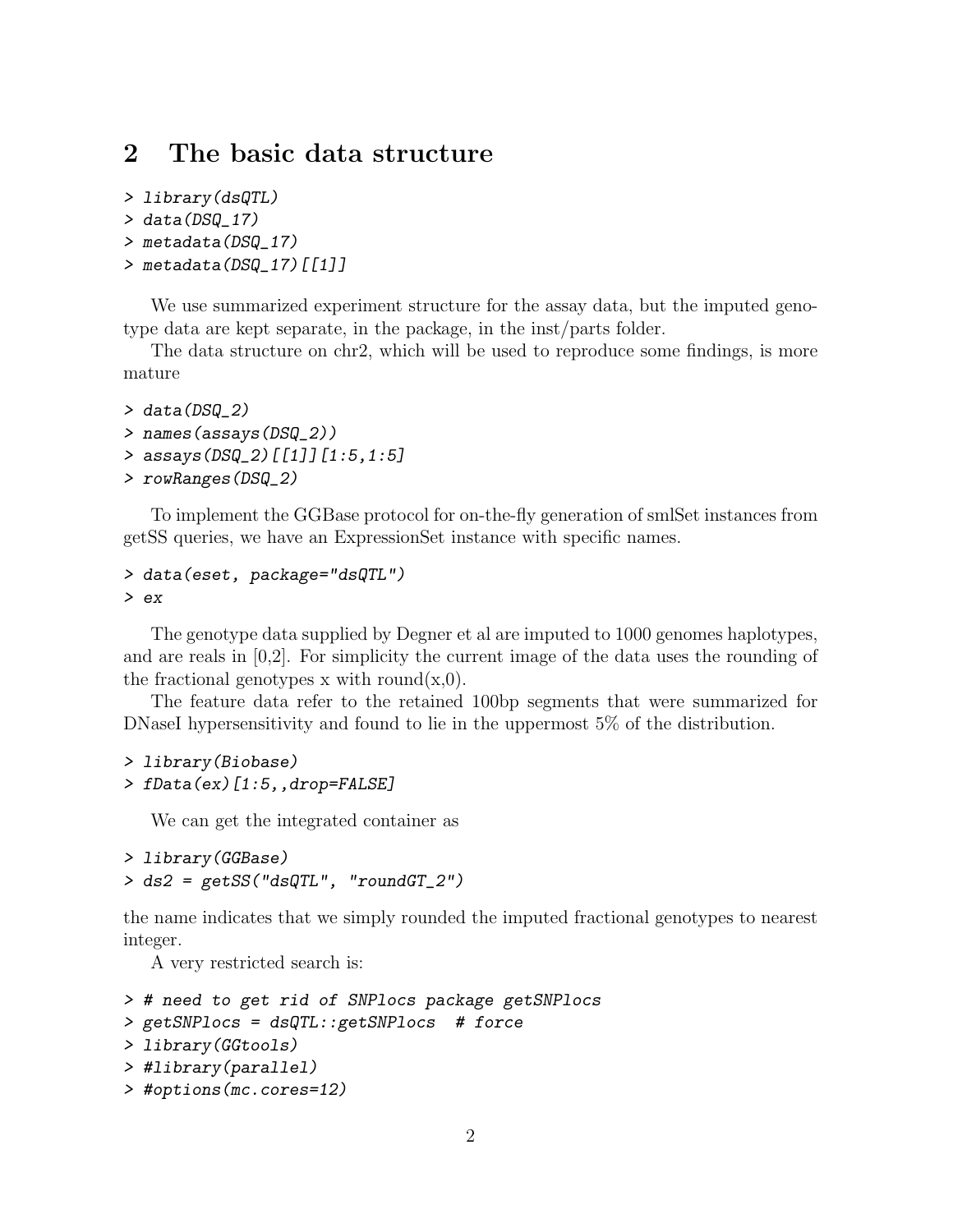```
> n1 = best.cis.eQTLs(smpack="dsQTL", radius=2000, geneannopk="dsQTL",
+ snpannopk="dsQTL", chrnames="2", smchrpref="roundGT_",
+ smFilter = function(x) GTFfilter(x, lower=0.05)[23810:23830,],
+ # geneApply=mclapply)
+ geneApply=lapply)
> n1
```

```
> plot_EvG(probeId("dhs_2_45370802"), rsid("chr2.45370846"), getSS("dsQTL", "roundGT_
    wrapperEndo=function(x){annotation(x)="dsQTL"; x}))
```
### 3 Provenance

#### 3.1 Normed DNaseI hypersensitivity scores

The dsQTL package data structures DSQ\_2 and DSQ\_17 are generated from GEO GSE31388, from which a collection of 70 compressed BED format files were acquired Aug 9 2011. These are imported using the rtracklayer package to obtain location and score information for all the recorded DNaseI hypersensitivity assay results. For example, after import for NA19257, we have

```
Browse[1]> x
[1] "NA19257"
Browse[1]> tmp
RangedData with 1465907 rows and 3 value columns across 22 spaces
       space ranges | name score strand
     <factor> <IRanges> | <character> <numeric> <factor>
1 chr1 [ 402, 501] | NOT -0.67088720 +
2 chr1 [ 502, 601] | NOT -1.69969288 +
3 chr1 [ 602, 701] | NOT 0.13520754 +
... ... ... ... ... ... ...
1465905 chr22 [49571602, 49571701] | NOT 0.62742318 +
1465906 chr22 [49575102, 49575201] | NOT -0.09417379 +
1465907 chr22 [49581602, 49581701] | NOT -0.29496269 +
```
The scores for locations on chromosome 2 were collected using

```
> proc1 = function(x) {
+ library(rtracklayer)
+ tmp = import(paste(x, ".qnorm.bed.gz", sep=""))
+ stt = split(tmp, space(tmp))
+ obn = paste(x, "_dsq_chr2", sep="")
+ assign(obn, stt[["chr2"]])
```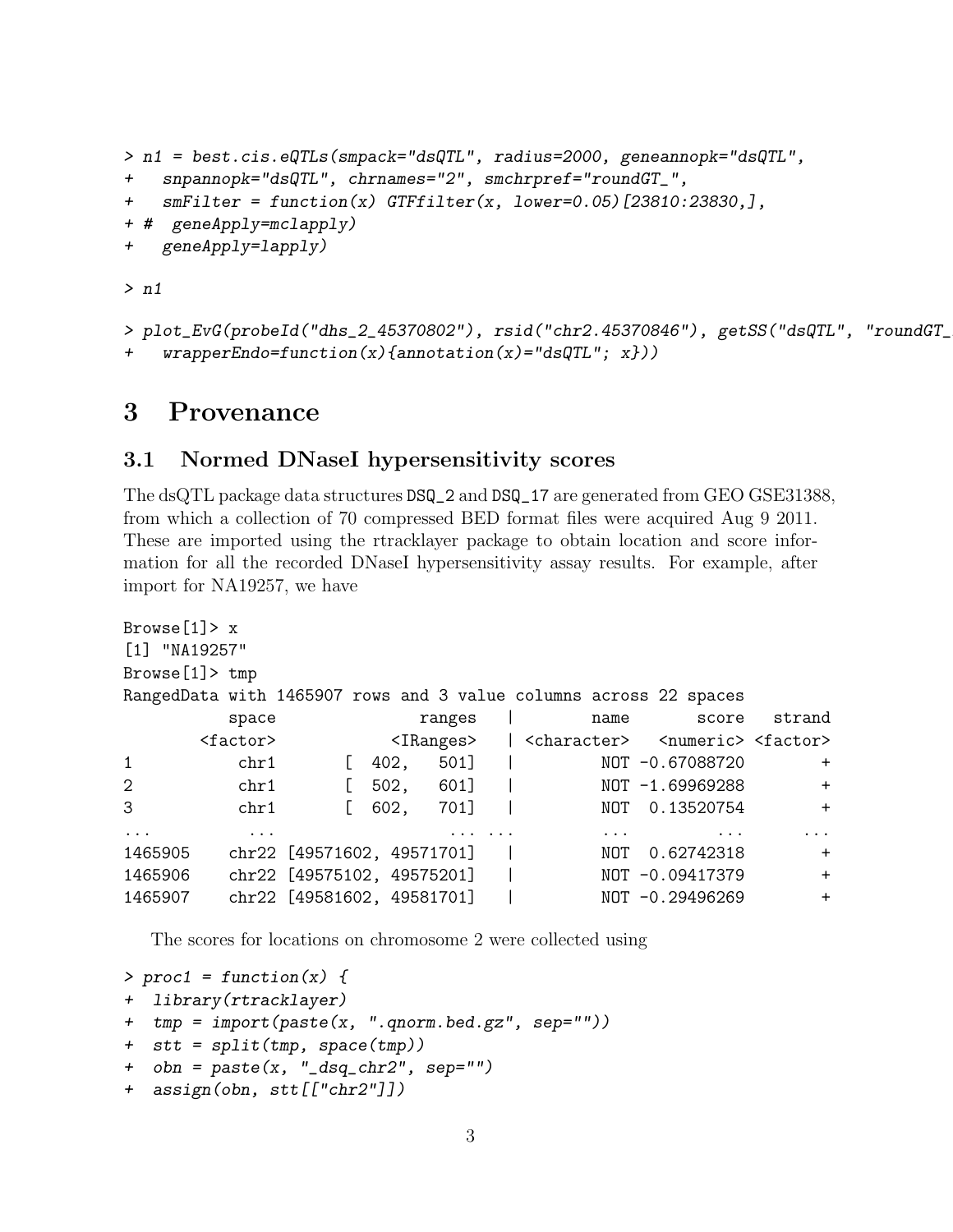```
+ save(list=obn, file=paste(obn, ".rda", sep=""))
+ NULL
+ }
```
The regions and scores reported are described in the GEO metadata as

We also provide BED file format data for each individual for the top 5% of the genome in terms of total sensitivity. This data was mapped to hg18 using a custom read-mapping algorithm which we describe in detail in the associated publication. Measures of DNase sensitivity were quantile normalized within each individual to a standard normal distribution. Each individual was corrected for GC bias and the top 4 principle (sic) components were removed from the data (See manuscript).

Score data were structured as a matrix with columns corresponding to Yoruba HapMap subject, and rows corresponding to reported hypersensitivity regions.

The RangedSummarizedExperiment container is used to unite range and score data in the assays component, and allied metadata are available in metadata and colData components.

#### 3.2 Genotype data

Textual representation of the allelic doses is provided at [http://eqtl.uchicago.edu/](http://eqtl.uchicago.edu/dsQTL_data/GENOTYPES/) [dsQTL\\_data/GENOTYPES/](http://eqtl.uchicago.edu/dsQTL_data/GENOTYPES/). As of Oct 2012, these were rounded to allele counts to allow use of snpMatrix representation for chromosome 2 genotypes; propagation of dosage fractions will be undertaken in late 2012.

## 4 Session information

```
> sessionInfo()
R version 3.6.1 (2019-07-05)
Platform: x86_64-pc-linux-gnu (64-bit)
Running under: Ubuntu 18.04.3 LTS
Matrix products: default
BLAS: /home/biocbuild/bbs-3.10-bioc/R/lib/libRblas.so
LAPACK: /home/biocbuild/bbs-3.10-bioc/R/lib/libRlapack.so
locale:
 [1] LC_CTYPE=en_US.UTF-8 LC_NUMERIC=C
 [3] LC_TIME=en_US.UTF-8 LC_COLLATE=C
 [5] LC_MONETARY=en_US.UTF-8 LC_MESSAGES=en_US.UTF-8
```